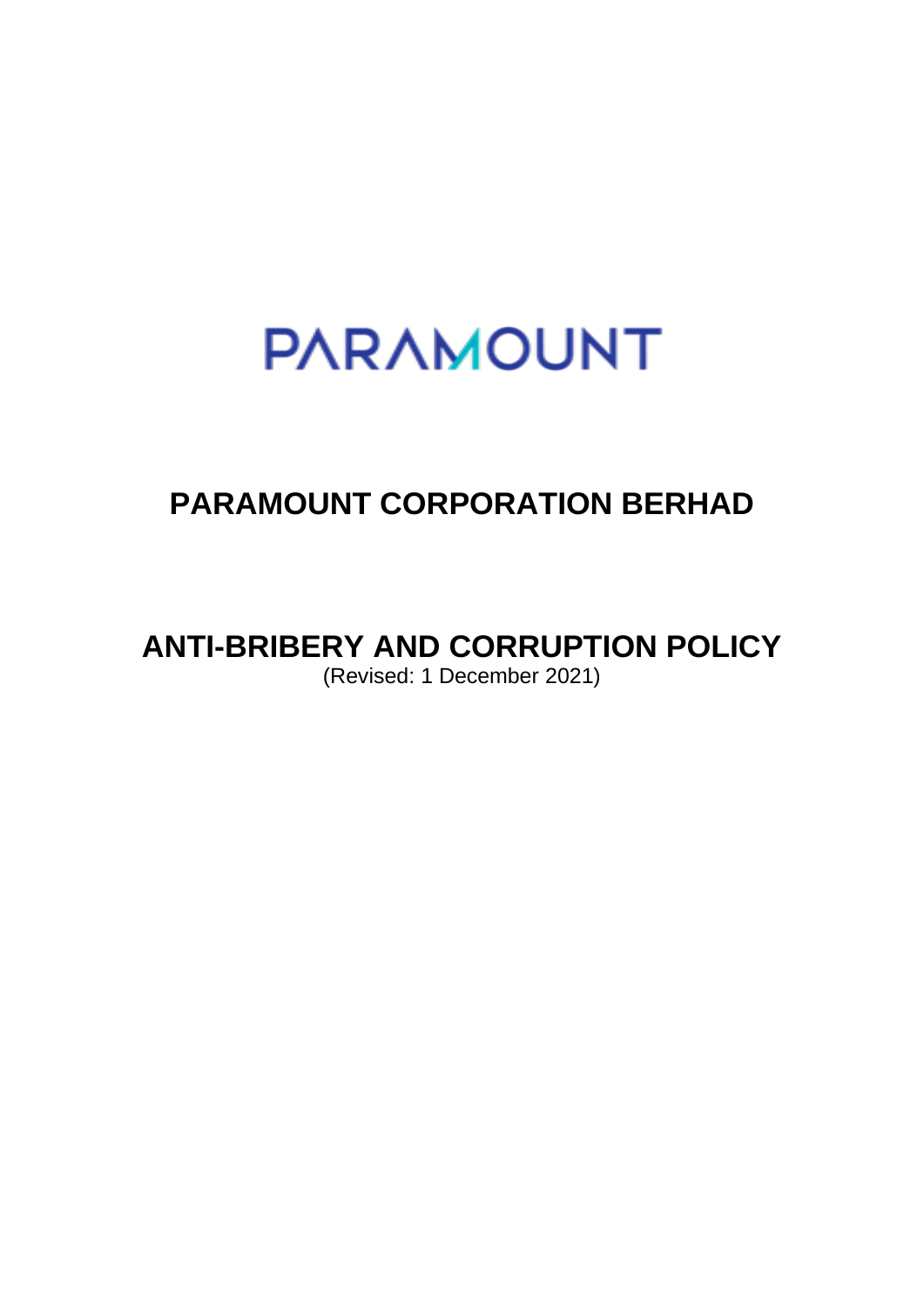(Revised: 1 December 2021) \_\_\_\_\_\_\_\_\_\_\_\_\_\_\_\_\_\_\_\_\_\_\_\_\_\_\_\_\_\_\_\_\_\_\_\_\_\_\_\_\_\_\_\_\_\_\_\_\_\_\_\_\_\_\_\_\_\_\_\_\_\_\_\_\_\_\_\_\_\_\_\_\_\_\_\_\_\_\_\_

#### **1. OBJECTIVES**

The Board of Directors of Paramount Corporation Berhad has adopted this Anti-Bribery and Corruption Policy (**Policy**) to:

- i) reinforce Paramount's zero tolerance approach to bribery and corruption;
- ii) set out the responsibilities of the directors and employees of Paramount Group and those working for the Group in observing Paramount's position on bribery and corruption; and
- iii) to provide guidance on how to recognize and deal with bribery and corruption issues that might be encountered by the Group in its day-to-day business operations.

#### **2. SCOPE**

- 2.1 In the context of this Policy:
	- i) **Paramount** or **Paramount Group** or **the Group** means Paramount Corporation Berhad and its subsidiaries;
	- ii) an **associated person** means:
		- a) any director and employee (whether full-time, probationary, part-time, contract or casual employee) of any company within the Paramount Group;
		- b) a partner of Paramount Group; and
		- c) a person who performs services for or on behalf of the Paramount Group, which includes a director and employee of such person.
	- iii) a **bribe** means anything of value given in an attempt to illicitly or influence a person's actions or decisions in order to gain or retain a business advantage for Paramount;
	- iv) **bribery and corruption** means an action which would be considered as an offence of giving or receiving gratification under the Malaysian Anti-Corruption Commission Act, 2009 (**MACC Act**);
	- v) **gratification** has the following meaning, as assigned to it in the MACC Act:
		- a) money, donation, gift, loan, fee, reward, security, property or interest in property, financial benefit or any other similar advantage;
		- b) any office, dignity, employment, contract of employment or services, and agreement to give employment or render services in any capacity;
		- c) any payment, release, discharge or liquidation of any loan, obligation or other liability, whether in whole or in part;
		- d) any valuable consideration of any kind, discount, commission, rebate, bonus, deduction or percentage;
		- e) any forbearance to demand any money or money's worth or valuable thing;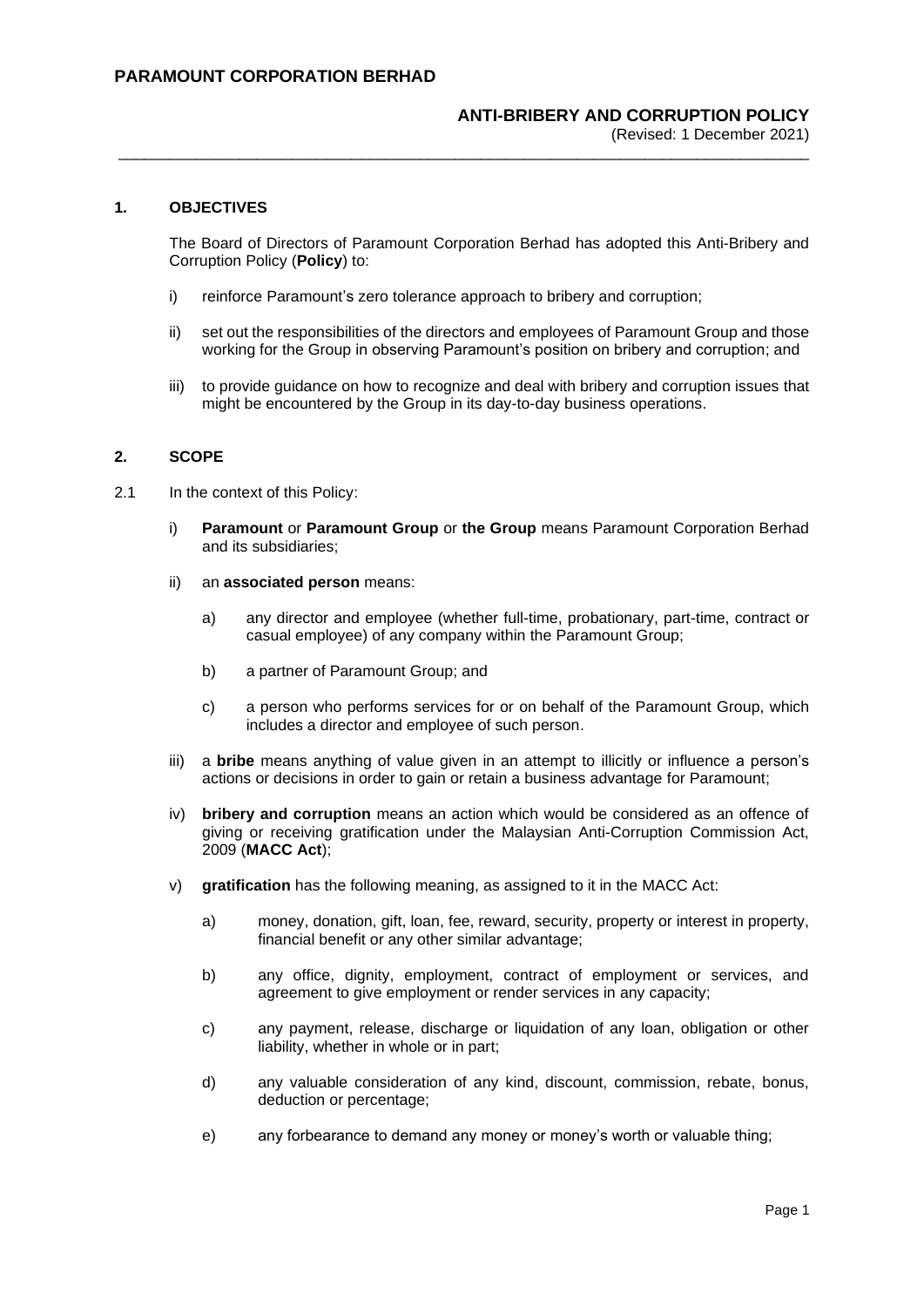(Revised: 1 December 2021)

f) any other service or favour of any description, including protection from any penalty or disability incurred or apprehended or from any action or proceedings of a disciplinary, civil or criminal nature, whether or not already instituted, and including the exercise or the forbearance from the exercise of any right or any official power or duty; and

\_\_\_\_\_\_\_\_\_\_\_\_\_\_\_\_\_\_\_\_\_\_\_\_\_\_\_\_\_\_\_\_\_\_\_\_\_\_\_\_\_\_\_\_\_\_\_\_\_\_\_\_\_\_\_\_\_\_\_\_\_\_\_\_\_\_\_\_\_\_\_\_\_\_\_\_\_\_\_\_

- g) any offer, undertaking or promise, whether condition or unconditional, of any gratification within the meaning of any of the preceding paragraphs (a) to (f).
- vi) **hospitality** means the considerate care of guests, which may include refreshments, accommodation and entertainment at a restaurant, hotel, club, resort, convention, concert, sporting event or other venue with or without the presence of a representative from Paramount, and travel arrangements which may include the provision of guides, attendants and escorts for the travel;
- vii) **public office** means a position or occupation established by law or by the act of a government body for the purpose of exercising the authority of the government in the provision of public services.
- viii) words importing the singular number shall include the plural and vice versa, words importing the masculine gender shall include the female and neuter genders, and words importing a person shall include an individual or an organisation.
- 2.2 This Policy applies to all companies within the Paramount Group and all associated persons as defined in clause 2.1 (ii) above.

#### **3. PARAMOUNT'S POSITION ON BRIBERY AND CORRUPTION**

- 3.1 Paramount is committed to maintaining high standards of ethical business conduct that are in line with its Code on Business Conduct and Ethics, and it adopts a zero tolerance approach to bribery and corruption.
- 3.2 Paramount will uphold all laws relevant to bribery and corruption, and will remain bound by the MACC Act.
- 3.3 Paramount will use its best endeavor to prevent acts of bribery and corruption from being committed by any associated person.
- 3.4 To mitigate the risk of being implicated in acts of bribery and corruption allegedly committed by any associated person, Paramount will perform regular corruption risk assessment on the Group's operations, and take proactive steps to educate and inform, to the best of its ability, all associated persons on Paramount's position with regard to bribery and corruption.

#### **4. GUIDELINES**

#### **4.1 Gifts and Hospitality**

4.1.1 Paramount advocates the use of good judgement and moderation when giving or accepting gifts or hospitality in the course of the Group's business activities. The receipt or giving of gifts or hospitality, if any, must be in compliance with the law, and must not violate the giver's or receiver's policies on the matter, and be consistent with the local custom and practices, which may vary in different cultures.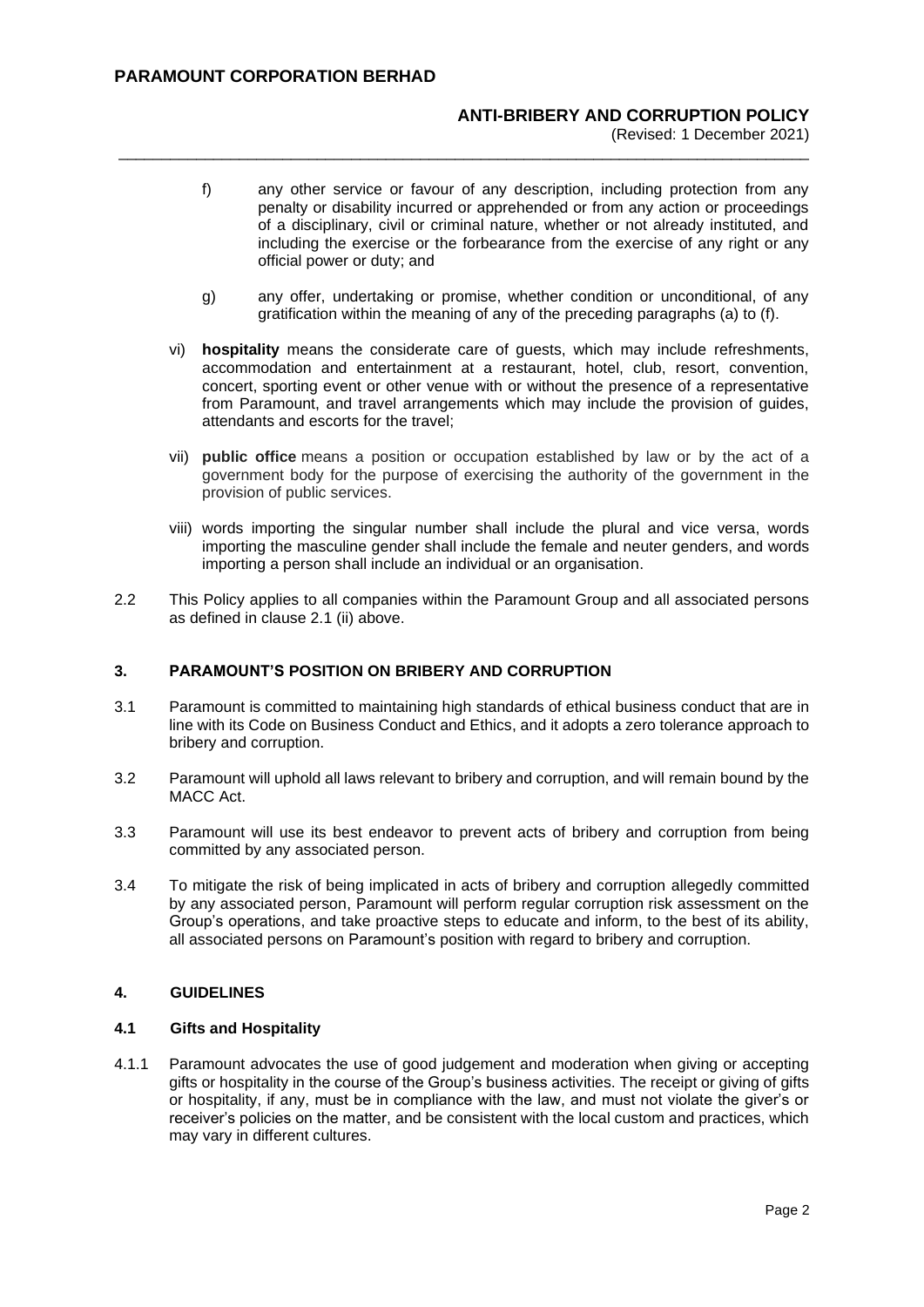(Revised: 1 December 2021)

4.1.2 Paramount does not solicit gifts, hospitality and favours of any value from any person, nor does Paramount act in a manner that would place any person in a position where he may feel obligated to make a gift or provide hospitality or a favour to Paramount and/or any associated person in order to do business or continue to do business with Paramount.

\_\_\_\_\_\_\_\_\_\_\_\_\_\_\_\_\_\_\_\_\_\_\_\_\_\_\_\_\_\_\_\_\_\_\_\_\_\_\_\_\_\_\_\_\_\_\_\_\_\_\_\_\_\_\_\_\_\_\_\_\_\_\_\_\_\_\_\_\_\_\_\_\_\_\_\_\_\_\_\_

- 4.1.3 All gifts and hospitality given or received must be in accordance with Paramount's Anti-Bribery & Corruption Guidelines, and they must be:
	- i) reasonable in value;
	- ii) infrequent in nature:
	- iii) transparent and open:
	- iv) not given to influence or to obtain an unfair advantage; and
	- v) respectful and customary.

#### **4.2 Facilitation Payments**

- 4.2.1 Paramount adopts a strict stance that disallows facilitation payment of any kind.
- 4.2.2 Any person who has any suspicion, concern or query regarding any such payments made to any director or employee of the Group should raise his concern to the Chairman of the Audit Committee of Paramount or through the Whistleblowing channel if he wishes to do so anonymously.

#### **4.3 Political Contributions**

- 4.3.1 Paramount does not make any contribution or donation to any political party or candidate which or who (as the case may be) is in public office or standing for election to a public office.
- 4.3.2 Paramount's funds, services, properties, premises and facilities cannot be used for the promotion of any political party and any candidate which or who (as the case may be) is in public office or standing for election to a public office.
- 4.3.3 Whilst directors and employees of the Group are permitted to make their own personal political contributions, no reimbursements will be made by Paramount to any director and employee for such personal contributions.

#### **4.4 Donations and sponsorships**

- 4.4.1 Donations and sponsorships to non-political organisations are permitted in accordance with Paramount's Anti-Bribery & Corruption Guidelines. Such donations and sponsorships, however, must be made in good faith without any expectation of a reciprocal benefit or to influence the decision of the recipient of the donation or sponsorship.
- 4.4.2 Donations and sponsorships that allow the publication/display of Paramount's brand name, logo, marketing content on the recipient's event materials or premises merely for general business promotion are permitted, and shall be considered as advertising and promotional expenditure incurred in the ordinary course of the Group's business.

#### **4.5 Procurement Process**

- 4.5.1 The selection of suppliers, contractors, advisers and consultants shall be in accordance with the standard procurement procedures of the Group, and shall not be decided based on the receipt of any gift or bribe.
- 4.5.2 Proper documentation must be maintained to prove that such standard procedures had been adhered to.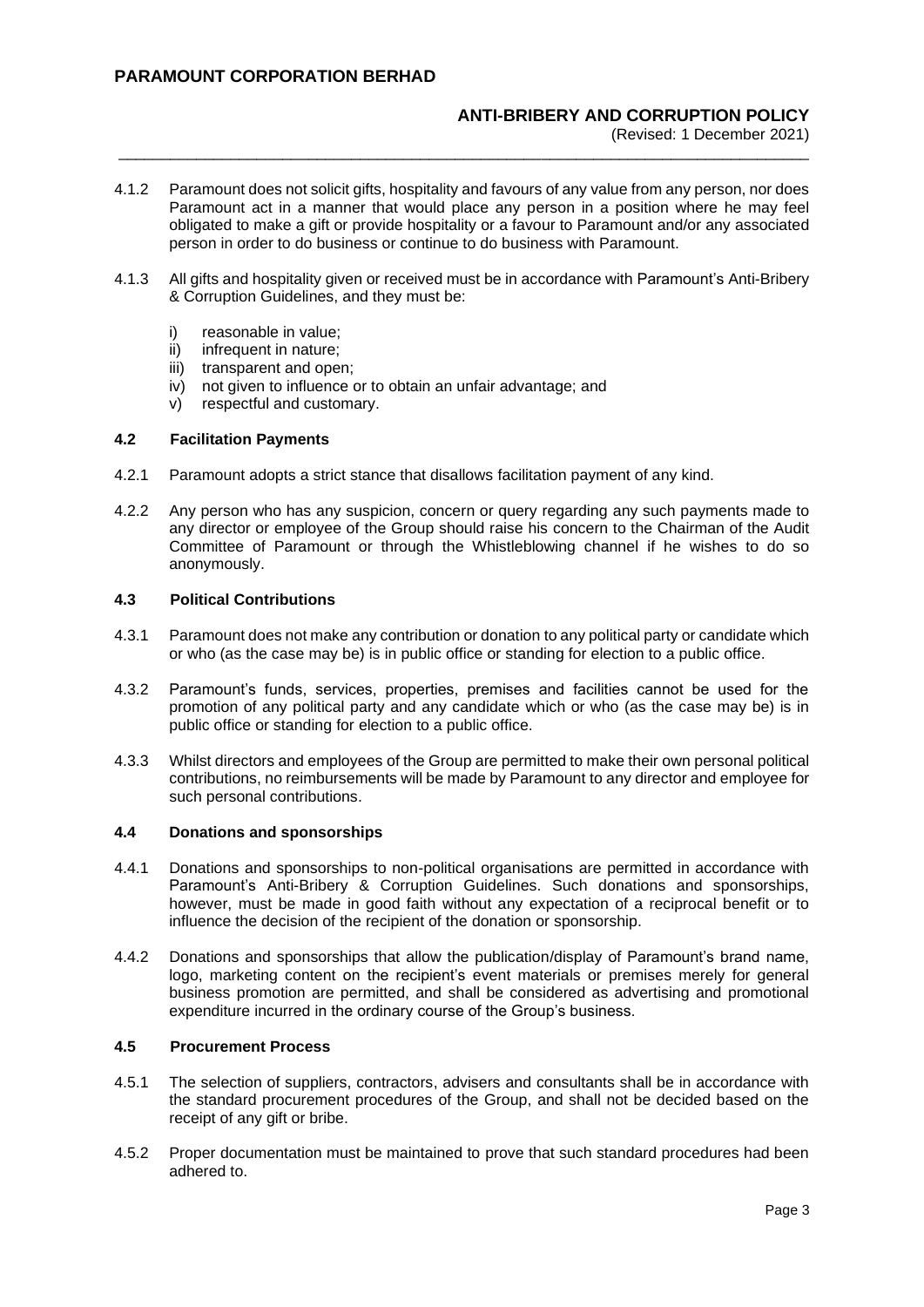(Revised: 1 December 2021)

4.5.3 When the selection process involves the calling of a tender, the tender process and criteria set out in Paramount's Tender Procedures and Award Procedures must be adhered to. No unfair advantage should be given to any tenderer via any prior or close-door negotiation whilst the bidding process is still open to all qualified bidders.

\_\_\_\_\_\_\_\_\_\_\_\_\_\_\_\_\_\_\_\_\_\_\_\_\_\_\_\_\_\_\_\_\_\_\_\_\_\_\_\_\_\_\_\_\_\_\_\_\_\_\_\_\_\_\_\_\_\_\_\_\_\_\_\_\_\_\_\_\_\_\_\_\_\_\_\_\_\_\_\_

4.5.4 Due diligence on suppliers, contractors and consultants in the selection process should include elements of corruption and bribery.

#### **4.6 Record-keeping**

- 4.6.1 All accounts, invoices, letters, agreements, and other documents or records relating to transactions and dealings between Paramount and external parties shall be prepared and maintained with accuracy and completeness.
- 4.6.2 No accounts must be kept 'off-book' to facilitate the concealment of improper payments, if any.
- 4.6.2 All claims for reimbursement of expenses incurred by any director and employee whilst dealing with an external party, which can include expenses incurred for the giving of gifts and hospitality, must be processed in accordance with Paramount's Anti-Bribery & Corruption Guidelines.

#### **4.7 Training and communication**

- 4.7.1 Every employee of the Group (including new recruits) will receive the relevant training on antibribery and corruption. Internal controls will also be established to mitigate this risk.
- 4.7.2 Paramount's zero tolerance approach to bribery and corruption must be communicated to all associated persons at the outset of their relationship with Paramount, and a copy of this Policy shall be made available to such associated persons.
- 4.7.3 All directors and employees of the Group shall declare in writing that they have read, understood and will abide by this Policy, and a copy of the declaration, in the form as set out in Appendix I annexed hereto, shall be kept by the respective human resource departments within the Group.

#### **4.8 Monitoring and review**

- 4.8.1 The internal controls to mitigate the risk of bribery and corruption are reviewed by Paramount's Executive Risk Management Committee and reported to the Board Risk Management Committee on a scheduled basis or as and when the need arises.
- 4.8.2 Such internal controls are also subject to audit by Paramount's Internal Audit Department to assess the effectiveness of the controls.

#### **5. RESPONSIBILITIES**

- 5.1 The Board has oversight of this Policy, and all Chief Executive Officers within the Group are responsible for ensuring compliance with this Policy by their respective subordinates.
- 5.2 Every director and employee of the Group is required to be familiar with and comply with this Policy.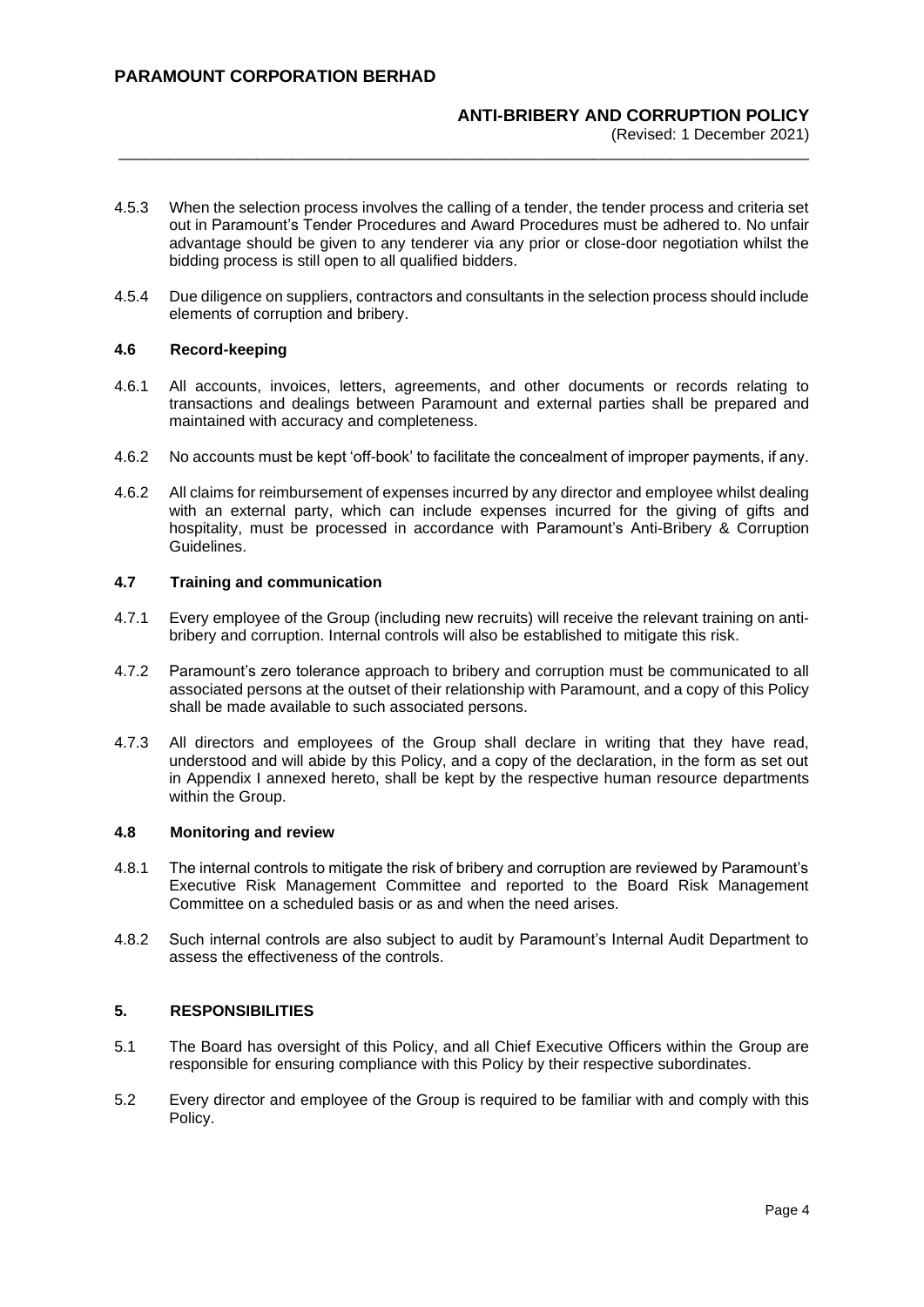(Revised: 1 December 2021)

5.3 Employees who are responsible for the selection of any supplier, contractor, agent and consultant are required to extend a copy of this Policy to the selected supplier, contractor, agent and consultant for their knowledge of Paramount's stance on bribery and corruption.

\_\_\_\_\_\_\_\_\_\_\_\_\_\_\_\_\_\_\_\_\_\_\_\_\_\_\_\_\_\_\_\_\_\_\_\_\_\_\_\_\_\_\_\_\_\_\_\_\_\_\_\_\_\_\_\_\_\_\_\_\_\_\_\_\_\_\_\_\_\_\_\_\_\_\_\_\_\_\_\_

5.4 Bribery is a criminal offence. An associated person will be held accountable whether he pays a bribe personally or if he authorises, assists or conspires with someone else to pay the bribe. The punishment for such an offence under the relevant corruption and bribery laws may include imprisonment and a significant monetary fine, which will not be paid by Paramount.

#### **6. VIOLATION OF THIS POLICY**

- 6.1 Any violation of this Policy will be regarded by Paramount as a very serious matter, and is likely to result in disciplinary action, including dismissal, termination of contract or termination of service, being taken by Paramount in accordance with the relevant local laws.
- 6.2 Employees who have reasons to believe or suspect that a violation of this Policy has been committed must immediately notify the Chairman of the Audit Committee of Paramount. No retaliatory action of any kind will be permitted against anyone for making such a report in good faith.
- 6.3 A violation of this Policy may also constitute a violation of applicable laws and may result in criminal penalties and civil liabilities on the offending associated persons. All directors and employees of Paramount Group are expected to cooperate in investigations on such misconduct, if any.

#### **7. REVIEW**

The Board of Directors of Paramount Corporation Berhad shall review this Policy once in every three (3) years or as and when the need arises to ensure that it continues to remain relevant and effective in meeting the objectives as highlighted herein.

\_\_\_\_\_\_\_\_\_\_\_\_\_\_\_\_\_\_\_\_\_\_\_\_\_\_\_\_\_\_\_\_\_\_\_\_\_\_\_\_\_\_\_\_\_\_\_\_\_\_\_\_\_\_\_\_\_\_\_\_\_\_\_\_\_\_\_\_\_\_\_\_\_\_\_\_\_\_\_\_